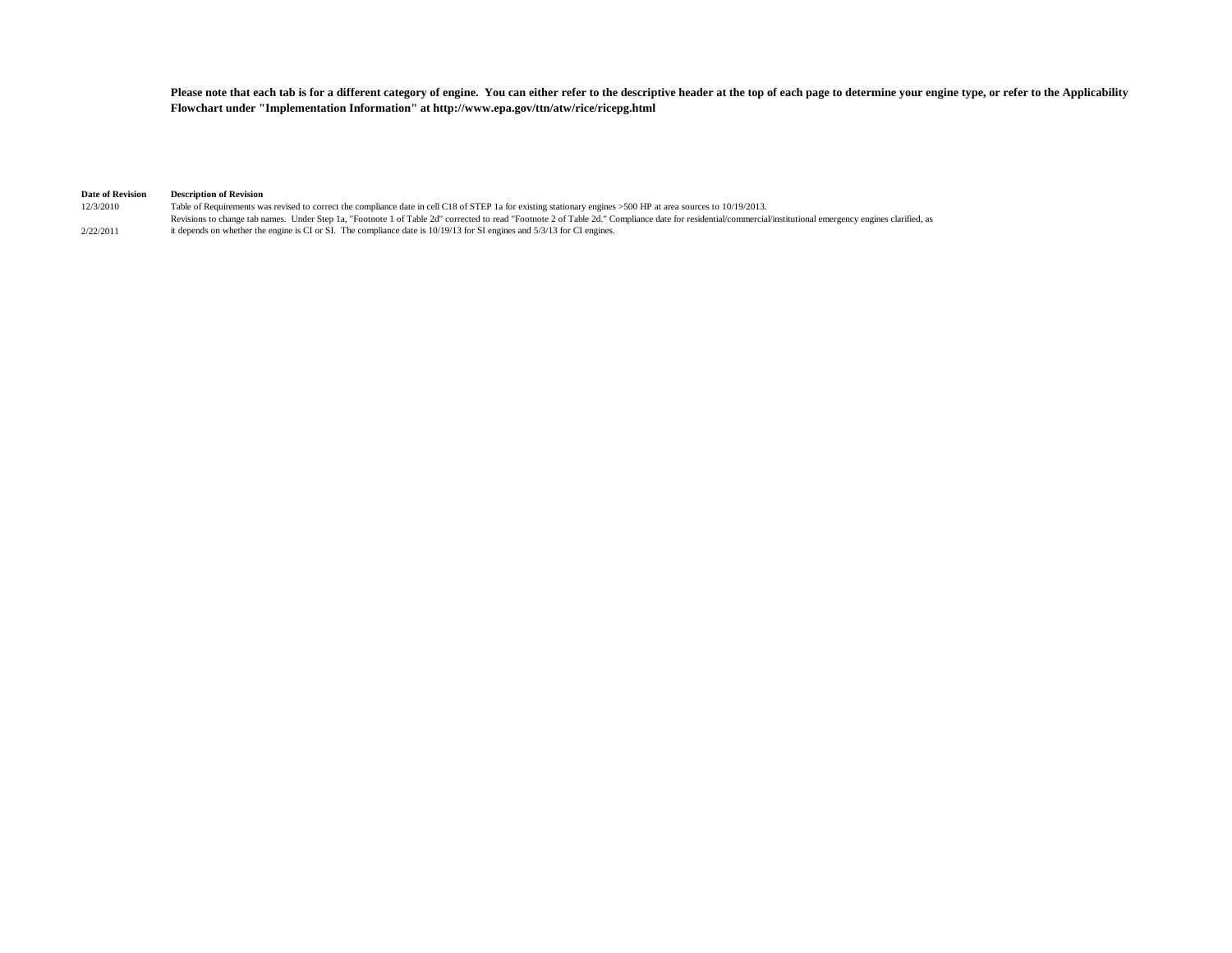| <b>Engine Category</b>                                                                                                                                                                                                                                                                                                                                                                                                                                                                                                                | <b>Date</b><br><b>Constructed</b> | <b>Compliance</b><br>Date | <b>Emission</b><br>Limitations | <b>Operating</b><br><b>Limitations</b> | <b>Fuel</b><br><b>Requirements</b>                 | <b>Performance</b><br><b>Tests</b>       | <b>Monitoring,</b><br><b>Installation,</b><br><b>Collection, Operation</b><br>and Maintenance<br><b>Requirements</b> | <b>Initial</b><br><b>Compliance</b>                                                                 | <b>Continuous</b><br><b>Compliance</b> | <b>Notification</b><br><b>Requirements</b> | <b>Recordkeeping</b><br><b>Requirements</b> | <b>Reporting</b><br><b>Requirements</b> | <b>General Provisions</b><br>$(40 \text{ CFR part } 63)$                                                                                                     |
|---------------------------------------------------------------------------------------------------------------------------------------------------------------------------------------------------------------------------------------------------------------------------------------------------------------------------------------------------------------------------------------------------------------------------------------------------------------------------------------------------------------------------------------|-----------------------------------|---------------------------|--------------------------------|----------------------------------------|----------------------------------------------------|------------------------------------------|----------------------------------------------------------------------------------------------------------------------|-----------------------------------------------------------------------------------------------------|----------------------------------------|--------------------------------------------|---------------------------------------------|-----------------------------------------|--------------------------------------------------------------------------------------------------------------------------------------------------------------|
| <b>Stationary RICE at Area Sources</b>                                                                                                                                                                                                                                                                                                                                                                                                                                                                                                |                                   |                           |                                |                                        |                                                    |                                          |                                                                                                                      |                                                                                                     |                                        |                                            |                                             |                                         |                                                                                                                                                              |
|                                                                                                                                                                                                                                                                                                                                                                                                                                                                                                                                       |                                   |                           |                                |                                        |                                                    |                                          | <b>STEP 1a - Existing Area Sources</b>                                                                               |                                                                                                     |                                        |                                            |                                             |                                         |                                                                                                                                                              |
|                                                                                                                                                                                                                                                                                                                                                                                                                                                                                                                                       |                                   |                           |                                |                                        |                                                    |                                          | Existing Stationary Engine ≤500 HP Located at Area Sources of HAP                                                    |                                                                                                     |                                        |                                            |                                             |                                         |                                                                                                                                                              |
| Emergency CI                                                                                                                                                                                                                                                                                                                                                                                                                                                                                                                          | Before 6/12/2006                  | 5/3/2013                  | 63.6603<br>Table 2d            | No Requirements                        | No Requirements                                    | No Requirements                          | $63.6625(e)$ , (f), (h), (i)                                                                                         | No Requirements                                                                                     | 63.6605<br>63.6640                     | No Requirements                            | 63.6655<br>(except 63.6655(c))              | Footnote 2 of Table 2d                  | Yes, except per $63.6645(a)(5)$ , the<br>following do not apply: 63.7(b) and (c),<br>$63.8(e)$ , (f)(4) and (f)(6), and 63.9(b)-(e),<br>$(g)$ and $(h)$ .    |
| Non-Emergency CI 300 <hp≤500< td=""><td>Before 6/12/2006</td><td>5/3/2013</td><td>63.6603<br/>Table 2d</td><td>No Requirements</td><td>&gt;300 HP with<br/>displacement &lt;30 l/cyl:<br/>63.6604</td><td>63.6612<br/>63.6620<br/>Table 4<br/>Table 5</td><td>63.6625(h)<br/><math>\geq</math>300 HP: 63.6625(g)</td><td>63.6630<br/>Table 5</td><td>63.6605<br/>63.6640</td><td>63.6645</td><td>63.6655<br/>(except <math>63.6655(c)</math> and <math>(f)</math>)</td><td>63.6650<br/>(except 63.6650(g))</td><td>Yes</td></hp≤500<> | Before 6/12/2006                  | 5/3/2013                  | 63.6603<br>Table 2d            | No Requirements                        | >300 HP with<br>displacement <30 l/cyl:<br>63.6604 | 63.6612<br>63.6620<br>Table 4<br>Table 5 | 63.6625(h)<br>$\geq$ 300 HP: 63.6625(g)                                                                              | 63.6630<br>Table 5                                                                                  | 63.6605<br>63.6640                     | 63.6645                                    | 63.6655<br>(except $63.6655(c)$ and $(f)$ ) | 63.6650<br>(except 63.6650(g))          | Yes                                                                                                                                                          |
| Non-Emergency $CI \leq 300$ HP                                                                                                                                                                                                                                                                                                                                                                                                                                                                                                        | Before 6/12/2006                  | 5/3/2013                  | 63.6603<br>Table 2d            | No Requirements                        | No Requirements                                    | No Requirements                          | $63.6625(e)$ , (h), (i)                                                                                              | No Requirements                                                                                     | 63.6605<br>63.6640                     | No Requirements                            | 63.6655<br>(except $63.6655(c)$ and $(f)$ ) | No Requirements                         | Yes, except per $63.6645(a)(5)$ , the<br>following do not apply: 63.7(b) and (c),<br>63.8(e), (f)(4) and (f)(6), and 63.9(b)-(e),<br>$(g)$ and $(h)$ .       |
| Emergency SI                                                                                                                                                                                                                                                                                                                                                                                                                                                                                                                          | Before 6/12/2006                  | 10/19/2013                | 63.6603<br>Table 2d            | No Requirements                        | No Requirements                                    | No Requirements                          | $63.6625(e)$ , (f), (h), (j)                                                                                         | No Requirements                                                                                     | 63.6605<br>63.6640                     | No Requirements                            | 63.6655<br>(except 63.6655(c))              | Footnote 2 of Table 2d                  | Yes, except per $63.6645(a)(5)$ , the<br>following do not apply: 63.7(b) and (c),<br>$63.8(e)$ , (f)(4) and (f)(6), and $63.9(b)-(e)$ ,<br>$(g)$ and $(h)$ . |
| Non-Emergency SI 4SLB                                                                                                                                                                                                                                                                                                                                                                                                                                                                                                                 | Before 6/12/2006                  | 10/19/2013                | 63.6603<br>Table 2d            | No Requirements                        | No Requirements                                    | No Requirements                          | $63.6625(e)$ , (h), (j)                                                                                              | No Requirements                                                                                     | 63.6605<br>63.6640                     | No Requirements                            | 63.6655<br>(except $63.6655(c)$ and $(f)$ ) | No Requirements                         | Yes, except per $63.6645(a)(5)$ , the<br>following do not apply: 63.7(b) and (c),<br>63.8(e), (f)(4) and (f)(6), and 63.9(b)-(e),<br>$(g)$ and $(h)$ .       |
| Non-Emergency SI 2SLB                                                                                                                                                                                                                                                                                                                                                                                                                                                                                                                 | Before 6/12/2006                  | 10/19/2013                | 63.6603<br>Table 2d            | No Requirements                        | No Requirements                                    | No Requirements                          | $63.6625(e)$ , (h), (j)                                                                                              | No Requirements                                                                                     | 63.6605<br>63.6640                     | No Requirements                            | 63.6655<br>(except $63.6655(c)$ and $(f)$ ) | No Requirements                         | Yes, except per $63.6645(a)(5)$ , the<br>following do not apply: $63.7(b)$ and (c),<br>63.8(e), (f)(4) and (f)(6), and 63.9(b)-(e),<br>$(g)$ and $(h)$ .     |
| Non-Emergency SI 4SRB                                                                                                                                                                                                                                                                                                                                                                                                                                                                                                                 | Before 6/12/2006                  | 10/19/2013                | 63.6603<br>Table 2d            | No Requirements                        | No Requirements                                    | No Requirements                          | $63.6625(e)$ , (h), (j)                                                                                              | No Requirements                                                                                     | 63.6605<br>63.6640                     | No Requirements                            | 63.6655<br>(except $63.6655(c)$ and $(f)$ ) | No Requirements                         | Yes, except per $63.6645(a)(5)$ , the<br>following do not apply: $63.7(b)$ and (c),<br>63.8(e), (f)(4) and (f)(6), and 63.9(b)-(e),<br>$(g)$ and $(h)$ .     |
| Non-Emergency Landfill/Digester Gas                                                                                                                                                                                                                                                                                                                                                                                                                                                                                                   | Before 6/12/2006                  | 10/19/2013                | 63.6603<br>Table 2d            | No Requirements                        | No Requirements                                    | No Requirements                          | $63.6625(e)$ , (h), (j)                                                                                              | No Requirements                                                                                     | 63.6605<br>63.6640                     | No Requirements                            | 63.6655<br>(except $63.6655(c)$ and $(f)$ ) | No Requirements                         | Yes, except per $63.6645(a)(5)$ , the<br>following do not apply: 63.7(b) and (c),<br>$63.8(e)$ , (f)(4) and (f)(6), and 63.9(b)-(e),<br>$(g)$ and $(h)$ .    |
| Residential/Commerical/Institutional Emergency CI                                                                                                                                                                                                                                                                                                                                                                                                                                                                                     | Before 6/12/2006                  | 5/3/2013                  |                                |                                        |                                                    |                                          |                                                                                                                      | These engines are subject to the requirements in 40 CFR $63.6640(f)$ . No other requirements apply. |                                        |                                            |                                             |                                         |                                                                                                                                                              |
| Residential/Commerical/Institutional Emergency SI                                                                                                                                                                                                                                                                                                                                                                                                                                                                                     | Before 6/12/2006                  | 10/19/2013                |                                |                                        |                                                    |                                          |                                                                                                                      | These engines are subject to the requirements in 40 CFR 63.6640(f). No other requirements apply.    |                                        |                                            |                                             |                                         |                                                                                                                                                              |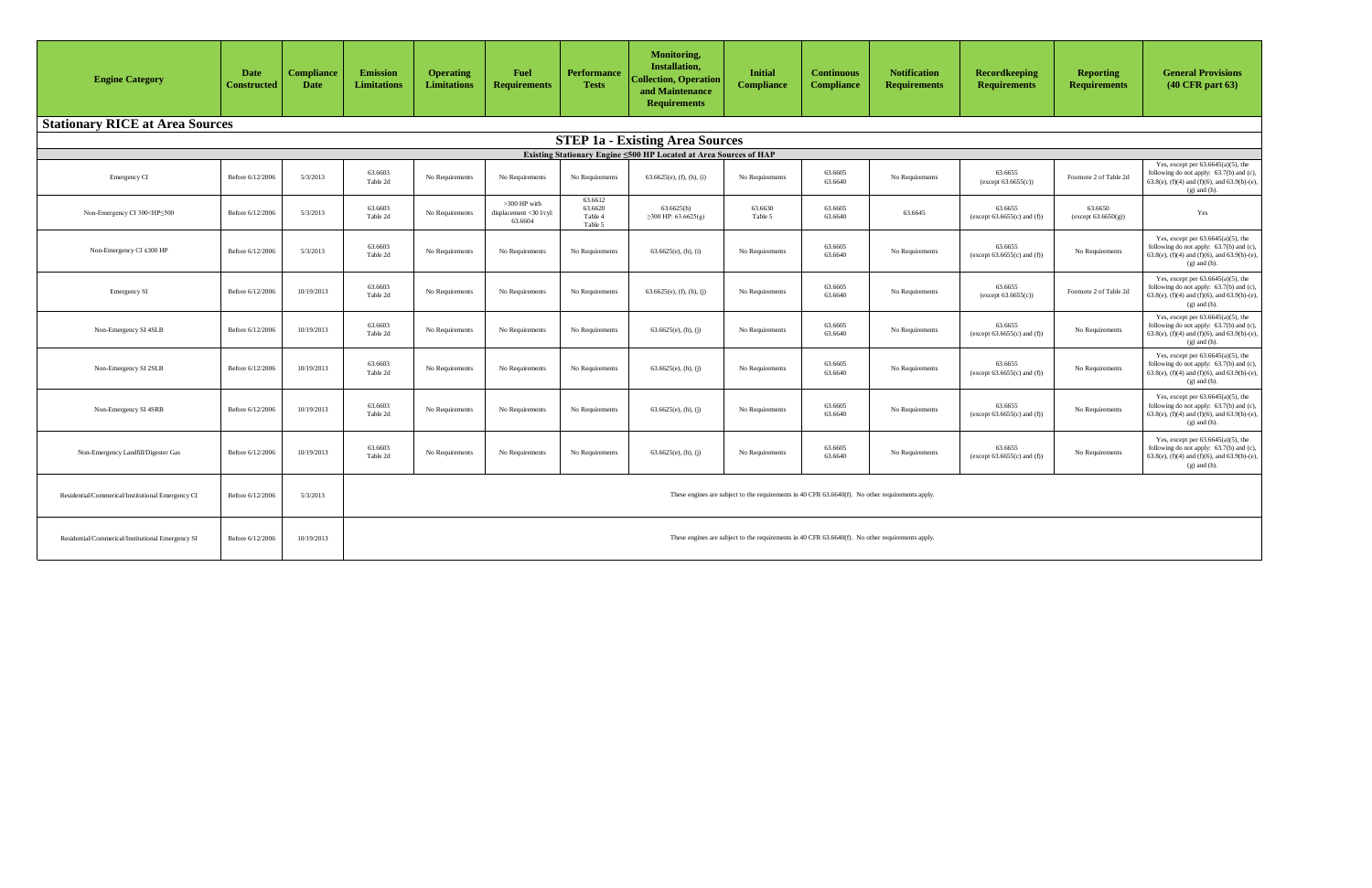| <b>Engine Category</b>                                              | <b>Date</b><br><b>Constructed</b> | <b>Compliance</b><br><b>Date</b> | <b>Emission</b><br><b>Limitations</b> | <b>Operating</b><br><b>Limitations</b> | <b>Fuel</b><br><b>Requirements</b>                   | <b>Performance</b><br><b>Tests</b>                             | <b>Monitoring,</b><br><b>Installation,</b><br><b>Collection, Operation</b><br>and Maintenance<br><b>Requirements</b> | <b>Initial</b><br><b>Compliance</b>                                                              | <b>Continuous</b><br><b>Compliance</b> | <b>Notification</b><br><b>Requirements</b> | <b>Recordkeeping</b><br><b>Requirements</b>    | <b>Reporting</b><br><b>Requirements</b> | <b>General Provisions</b><br>$(40 \text{ CFR part } 63)$                                                                                                    |
|---------------------------------------------------------------------|-----------------------------------|----------------------------------|---------------------------------------|----------------------------------------|------------------------------------------------------|----------------------------------------------------------------|----------------------------------------------------------------------------------------------------------------------|--------------------------------------------------------------------------------------------------|----------------------------------------|--------------------------------------------|------------------------------------------------|-----------------------------------------|-------------------------------------------------------------------------------------------------------------------------------------------------------------|
|                                                                     |                                   |                                  |                                       |                                        |                                                      |                                                                | Existing Stationary Engine > 500 HP Located at Area Sources of HAP                                                   |                                                                                                  |                                        |                                            |                                                |                                         |                                                                                                                                                             |
| Emergency CI                                                        | Before 6/12/2006                  | 5/3/2013                         | 63.6603<br>Table 2d                   | No Requirements                        | No Requirements                                      | No Requirements                                                | $63.6625(e)$ , (f), (h,) (i)                                                                                         | No Requirements                                                                                  | 63.6605<br>63.6640                     | No Requirements                            | 63.6655<br>(except 63.6655(c))                 | Footnote 2 of Table 2d                  | Yes, except per $63.6645(a)(5)$ , the<br>following do not apply: 63.7(b) and (c),<br>63.8(e), (f)(4) and (f)(6), and 63.9(b)-(e),<br>$(g)$ and $(h)$ .      |
| Non-Emergency CI                                                    | Before 6/12/2006                  | 5/3/2013                         | 63.6603<br>Table 2d                   | 63.6603<br>Table 2b                    | $>300$ HP with<br>displacement <30 l/cyl:<br>63.6604 | 63.6612<br>63.6615<br>63.6620<br>Table 3<br>Table 4<br>Table 5 | $63.6625(a)$ , (b), (g), (h), (k)                                                                                    | 63.6630<br>Table 5                                                                               | 63.6605<br>63.6635<br>63.6640          | 63.6645                                    | 63.6655<br>(except $63.6655(c)$ , (e) and (f)) | 63.6650<br>(except 63.6650(g))          | Yes                                                                                                                                                         |
| <b>Emergency SI</b>                                                 | Before 6/12/2006                  | 10/19/2013                       | 63.6603<br>Table 2d                   | No Requirements                        | No Requirements                                      | No Requirements                                                | $63.6625(e)$ , (f), (h), (j)                                                                                         | No Requirements                                                                                  | 63.6605<br>63.6640                     | No Requirements                            | 63.6655<br>(except $63.6655(c)$ )              | Footnote 2 of Table 2d                  | Yes, except per $63.6645(a)(5)$ , the<br>following do not apply: 63.7(b) and (c),<br>63.8(e), (f)(4) and (f)(6), and 63.9(b)-(e),<br>$(g)$ and $(h)$ .      |
| Non-Emergency SI 4SLB<br>(that operate more than 24 hours per year) | Before 6/12/2006                  | 10/19/2013                       | 63.6603<br>Table 2d                   | 63.6603<br>Table 2b                    | No Requirements                                      | 63.6612<br>63.6615<br>63.6620<br>Table 3<br>Table 4<br>Table 5 | $63.6625(a)$ , (b), (h), (k)                                                                                         | 63.6630<br>Table 5                                                                               | 63.6605<br>63.6635<br>63.6640          | 63.6645                                    | 63.6655<br>(except $63.6655(c)$ , (e) and (f)) | 63.6650<br>(except 63.6650(g))          | Yes                                                                                                                                                         |
| Non-Emergency SI 4SLB<br>(that operate 24 hours or less per year)   | Before 6/12/2006                  | 10/19/2013                       | 63.6603<br>Table 2d                   | No Requirements                        | No Requirements                                      | No Requirements                                                | $63.6625(e)$ , (h), (j)                                                                                              | No Requirements                                                                                  | 63.6605<br>63.6640                     | No Requirements                            | 63.6655<br>(except $63.6655(c)$ and $(f)$ )    | No Requirements                         | Yes, except per $63.6645(a)(5)$ , the<br>following do not apply: 63.7(b) and (c),<br>63.8(e), $(f)(4)$ and $(f)(6)$ , and 63.9(b)-(e),<br>$(g)$ and $(h)$ . |
| Non-Emergency SI 2SLB                                               | Before 6/12/2006                  | 10/19/2013                       | 63.6603<br>Table 2d                   | No Requirements                        | No Requirements                                      | No Requirements                                                | $63.6625(e)$ , (h), (j)                                                                                              | No Requirements                                                                                  | 63.6605<br>63.6640                     | No Requirements                            | 63.6655<br>(except $63.6655(c)$ and $(f)$ )    | No Requirements                         | Yes, except per $63.6645(a)(5)$ , the<br>following do not apply: 63.7(b) and (c),<br>63.8(e), (f)(4) and (f)(6), and 63.9(b)-(e),<br>$(g)$ and $(h)$ .      |
| Non-Emergency SI 4SRB<br>(that operate more than 24 hours per year) | Before 6/12/2006                  | 10/19/2013                       | 63.6603<br>Table 2d                   | 63.6603<br>Table 1b                    | No Requirements                                      | 63.6612<br>63.6615<br>63.6620<br>Table 3<br>Table 4<br>Table 5 | $63.6625(a)$ , (b), (h), (k)                                                                                         | 63.6630<br>Table 5                                                                               | 63.6605<br>63.6635<br>63.6640          | 63.6645                                    | 63.6655<br>(except $63.6655(c)$ , (e) and (f)) | 63.6650<br>(except 63.6650(g))          | Yes                                                                                                                                                         |
| Non-Emergency SI 4SRB<br>(that operate 24 hours or less per year)   | Before 6/12/2006                  | 10/19/2013                       | 63.6603<br>Table 2d                   | No Requirements                        | No Requirements                                      | No Requirements                                                | $63.6625(e)$ , (h), (j)                                                                                              | No Requirements                                                                                  | 63.6605<br>63.6640                     | No Requirements                            | 63.6655<br>(except $63.6655(c)$ and $(f)$ )    | No Requirements                         | Yes, except per $63.6645(a)(5)$ , the<br>following do not apply: 63.7(b) and (c),<br>63.8(e), (f)(4) and (f)(6), and 63.9(b)-(e),<br>$(g)$ and $(h)$ .      |
| Non-Emergency Landfill/Digester Gas                                 | Before 6/12/2006                  | 10/19/2013                       | 63.6603<br>Table 2d                   | No Requirements                        | No Requirements                                      | No Requirements                                                | $63.6625(e)$ , (h), (j)                                                                                              | No Requirements                                                                                  | 63.6605<br>63.6640                     | No Requirements                            | 63.6655<br>(except $63.6655(c)$ and $(f)$ )    | No Requirements                         | Yes, except per $63.6645(a)(5)$ , the<br>following do not apply: 63.7(b) and (c),<br>63.8(e), (f)(4) and (f)(6), and 63.9(b)-(e),<br>$(g)$ and $(h)$ .      |
| Residential/Commerical/Institutional Emergency CI                   | Before 6/12/2006                  | 5/3/2013                         |                                       |                                        |                                                      |                                                                |                                                                                                                      | These engines are subject to the requirements in 40 CFR 63.6640(f). No other requirements apply. |                                        |                                            |                                                |                                         |                                                                                                                                                             |
| Residential/Commerical/Institutional Emergency SI                   | Before 6/12/2006                  | 10/19/2013                       |                                       |                                        |                                                      |                                                                |                                                                                                                      | These engines are subject to the requirements in 40 CFR 63.6640(f). No other requirements apply. |                                        |                                            |                                                |                                         |                                                                                                                                                             |

<sup>b</sup>For assistance in determining the potential to emit, please refer to http://www.epa.gov/ttn/chief/ap42/index.html or contact your EPA regional office or state permitting staff. To determine the potential to emit, you ma <sup>c</sup>Note emergency engines have to comply with the definition of an emergency stationary RICE, which includes being operated per the requirements in 40 CFR 63.6640(f).

Abbreviations: CI-Compression Ignition SI-Spark Ignition 4SLB-4 Stroke Lean Burn 2SLB-2 Stroke Lean Burn 4SRB-4 Stroke Rich Burn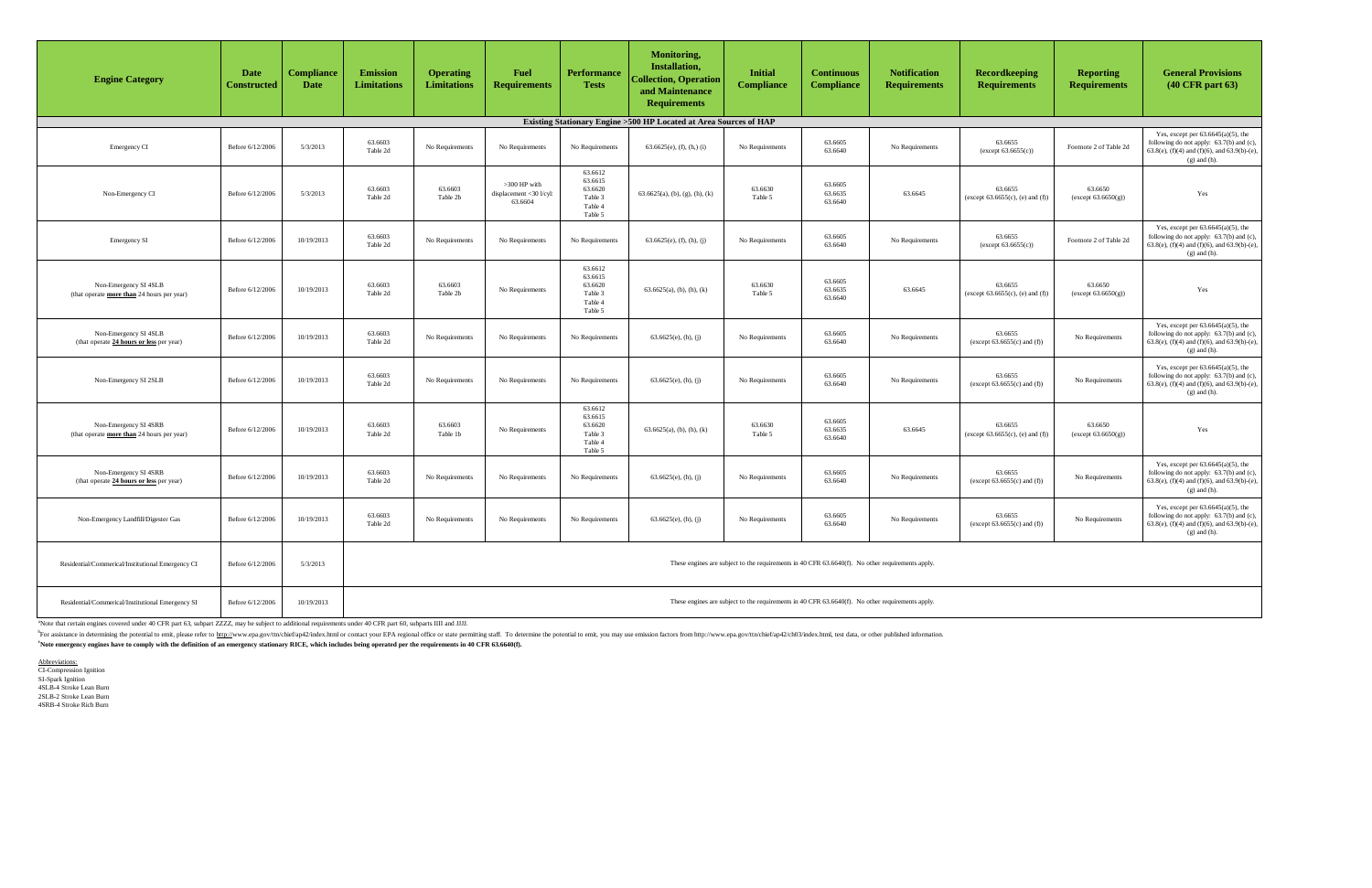| <b>Recordkeeping</b><br><b>Requirements</b> | <b>Reporting</b><br><b>Requirements</b> | <b>General Provisions</b><br>(40 CFR part 63) |
|---------------------------------------------|-----------------------------------------|-----------------------------------------------|
|                                             |                                         |                                               |
|                                             |                                         |                                               |
|                                             |                                         |                                               |
|                                             |                                         |                                               |
|                                             |                                         |                                               |
|                                             |                                         |                                               |
|                                             |                                         |                                               |
|                                             |                                         |                                               |
|                                             |                                         |                                               |
|                                             |                                         |                                               |
|                                             |                                         |                                               |
|                                             |                                         |                                               |
|                                             |                                         |                                               |
|                                             |                                         |                                               |
|                                             |                                         |                                               |
|                                             |                                         |                                               |

| <b>Engine Category</b>                 | <b>Date</b><br><b>Constructed</b> | <b>Emission</b><br><b>Limitations</b> | <b>Operating</b><br>Limitations                               | <b>Fuel</b><br><b>Requirements</b> | <b>Performance</b><br><b>Tests</b> | Monitoring,<br>Installation,<br><b>Collection, Operation</b><br>and Maintenance<br><b>Requirements</b> | <b>Initial</b><br><b>Compliance</b>                                                                     | <b>Continuous</b><br><b>Compliance</b> | <b>Notification</b><br><b>Requirements</b> |  |  |
|----------------------------------------|-----------------------------------|---------------------------------------|---------------------------------------------------------------|------------------------------------|------------------------------------|--------------------------------------------------------------------------------------------------------|---------------------------------------------------------------------------------------------------------|----------------------------------------|--------------------------------------------|--|--|
| <b>Stationary RICE at Area Sources</b> |                                   |                                       |                                                               |                                    |                                    |                                                                                                        |                                                                                                         |                                        |                                            |  |  |
|                                        |                                   |                                       |                                                               |                                    |                                    | <b>STEP 1b - New &amp; Reconstructed Area Sources</b>                                                  |                                                                                                         |                                        |                                            |  |  |
|                                        |                                   |                                       |                                                               |                                    |                                    | New & Reconstructed Stationary Engine <500 HP Located at Area Source of HAP                            |                                                                                                         |                                        |                                            |  |  |
| Limited Use                            | On or After<br>6/12/2006          |                                       |                                                               |                                    |                                    |                                                                                                        | Engines are subject to 40 CFR part 60, subpart IIII (CI NSPS) or subpart JJJJ (SI NSPS), as applicable. |                                        |                                            |  |  |
| Emergency                              | On or After<br>6/12/2006          |                                       |                                                               |                                    |                                    |                                                                                                        | Engines are subject to 40 CFR part 60, subpart IIII (CI NSPS) or subpart JJJJ (SI NSPS), as applicable. |                                        |                                            |  |  |
| Non-Emergency CI                       | On or After<br>6/12/2006          |                                       |                                                               |                                    |                                    |                                                                                                        | Engines are subject to 40 CFR part 60, subpart IIII (CI NSPS)                                           |                                        |                                            |  |  |
| SI 4SLB                                | On or After<br>6/12/2006          |                                       | Engines are subject to 40 CFR part 60, subpart JJJJ (SI NSPS) |                                    |                                    |                                                                                                        |                                                                                                         |                                        |                                            |  |  |
| SI 2SLB                                | On or After<br>6/12/2006          |                                       |                                                               |                                    |                                    |                                                                                                        | Engines are subject to 40 CFR part 60, subpart JJJJ (SI NSPS)                                           |                                        |                                            |  |  |
| SI 4SRB                                | On or After<br>6/12/2006          |                                       |                                                               |                                    |                                    |                                                                                                        | Engines are subject to 40 CFR part 60, subpart JJJJ (SI NSPS)                                           |                                        |                                            |  |  |
| Landfill/Digester Gas                  | On or After<br>6/12/2006          |                                       |                                                               |                                    |                                    |                                                                                                        | Engines are subject to 40 CFR part 60, subpart JJJJ (SI NSPS)                                           |                                        |                                            |  |  |
|                                        |                                   |                                       |                                                               |                                    |                                    | New & Reconstructed Stationary Engine >500 HP Located at Area Source of HAP                            |                                                                                                         |                                        |                                            |  |  |
| Limited Use                            | On or After<br>6/12/2006          |                                       |                                                               |                                    |                                    |                                                                                                        | Engines are subject to 40 CFR part 60, subpart IIII (CI NSPS) or subpart JJJJ (SI NSPS), as applicable. |                                        |                                            |  |  |
| Emergency                              | On or After<br>6/12/2006          |                                       |                                                               |                                    |                                    |                                                                                                        | Engines are subject to 40 CFR part 60, subpart IIII (CI NSPS) or subpart JJJJ (SI NSPS), as applicable. |                                        |                                            |  |  |
| Non-Emergency CI                       | On or After<br>6/12/2006          |                                       |                                                               |                                    |                                    |                                                                                                        | Engines are subject to 40 CFR part 60, subpart IIII (CI NSPS)                                           |                                        |                                            |  |  |
| SI 4SLB                                | On or After<br>6/12/2006          |                                       |                                                               |                                    |                                    |                                                                                                        | Engines are subject to 40 CFR part 60, subpart JJJJ (SI NSPS)                                           |                                        |                                            |  |  |
| SI 2SLB                                | On or After<br>6/12/2006          |                                       |                                                               |                                    |                                    |                                                                                                        | Engines are subject to 40 CFR part 60, subpart JJJJ (SI NSPS)                                           |                                        |                                            |  |  |
| SI 4SRB                                | On or After<br>6/12/2006          |                                       |                                                               |                                    |                                    |                                                                                                        | Engines are subject to 40 CFR part 60, subpart JJJJ (SI NSPS)                                           |                                        |                                            |  |  |
| Landfill/Digester Gas                  | On or After<br>6/12/2006          |                                       |                                                               |                                    |                                    |                                                                                                        | Engines are subject to 40 CFR part 60, subpart JJJJ (SI NSPS)                                           |                                        |                                            |  |  |

<sup>b</sup>For assistance in determining the potential to emit, please refer to http://www.epa.gov/ttn/chief/ap42/index.html or contact your EPA regional office or state permitting staff. To determine the potential to emit, you ma

Abbreviations:

CI-Compression Ignition SI-Spark Ignition 4SLB-4 Stroke Lean Burn 2SLB-2 Stroke Lean Burn 4SRB-4 Stroke Rich Burn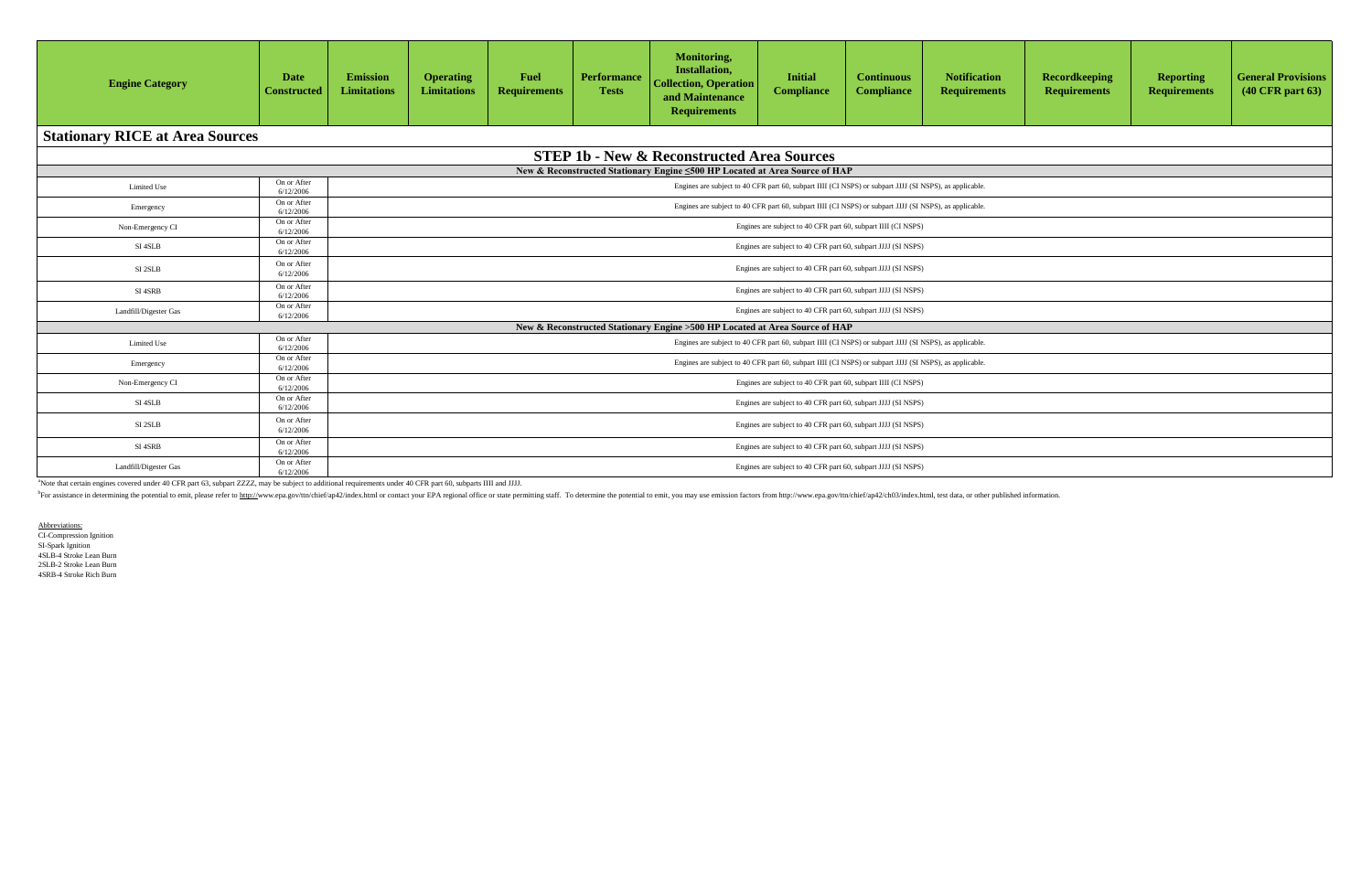| <b>Engine Category</b>                                                              | <b>Date</b><br><b>Constructed</b> | <b>Compliance</b><br><b>Date</b> | <b>Emission</b><br><b>Limitations</b> | <b>Operating</b><br><b>Limitations</b> | <b>Fuel</b><br><b>Requirements</b>                   | <b>Performance</b><br><b>Tests</b>       | <b>Monitoring,</b><br>Installation,<br><b>Collection, Operation</b><br>and Maintenance<br><b>Requirements</b> | <b>Initial</b><br><b>Compliance</b> | <b>Continuous</b><br><b>Compliance</b> | <b>Notification</b><br><b>Requirements</b> | Recordkeeping<br><b>Requirements</b>            | <b>Reporting</b><br><b>Requirements</b> | <b>General Provisions</b><br>$(40 \text{ CFR part } 63)$                                                                                                         |
|-------------------------------------------------------------------------------------|-----------------------------------|----------------------------------|---------------------------------------|----------------------------------------|------------------------------------------------------|------------------------------------------|---------------------------------------------------------------------------------------------------------------|-------------------------------------|----------------------------------------|--------------------------------------------|-------------------------------------------------|-----------------------------------------|------------------------------------------------------------------------------------------------------------------------------------------------------------------|
| <b>Stationary RICE at Major Sources</b>                                             |                                   |                                  |                                       |                                        |                                                      |                                          |                                                                                                               |                                     |                                        |                                            |                                                 |                                         |                                                                                                                                                                  |
| STEP $2(a)(i)$<br>Existing Stationary Engine ≤500 HP Located at Major Source of HAP |                                   |                                  |                                       |                                        |                                                      |                                          |                                                                                                               |                                     |                                        |                                            |                                                 |                                         |                                                                                                                                                                  |
|                                                                                     |                                   |                                  |                                       |                                        |                                                      |                                          |                                                                                                               |                                     |                                        |                                            |                                                 |                                         |                                                                                                                                                                  |
| Emergency CI                                                                        | Before 6/12/2006                  | 5/3/2013                         | 63.6602<br>Table 2c                   | No Requirements                        | No Requirements                                      | No Requirements                          | $63.6625(e)$ , (f), (h), (i)                                                                                  | No Requirements                     | 63.6605<br>63.6640                     | No Requirements                            | 63.6655<br>(except $63.6655(c)$ )               | Footnote 1 of Table 2c                  | Yes, except per $63.6645(a)(5)$ , the following<br>do not apply: $63.7(b)$ and (c), $63.8(e)$ , $(f)(4)$<br>and $(f)(6)$ , and $63.9(b)-(e)$ , $(g)$ and $(h)$ . |
| Non-Emergency CI 100≤HP≤500                                                         | Before 6/12/2006                  | 5/3/2013                         | 63.6602<br>Table 2c                   | No Requirements                        | $>300$ HP with<br>displacement <30 l/cyl:<br>63.6604 | 63.6612<br>63.6620<br>Table 4<br>Table 5 | 63.6625(h)<br>$\geq$ 300 HP: 63.6625(g)                                                                       | 63.6630<br>Table 5                  | 63.6605<br>63.6640                     | 63.6645                                    | 63.6655<br>(except $63.6655(c)$ , (e), and (f)) | 63.6650<br>(except 63.6650(g))          | Yes                                                                                                                                                              |
| Non-Emergency CI <100 HP                                                            | Before 6/12/2006                  | 5/3/2013                         | 63.6602<br>Table 2c                   | No Requirements                        | No Requirements                                      | No Requirements                          | $63.6625$ (e), (h), (i)                                                                                       | No Requirements                     | 63.6605<br>63.6640                     | No Requirements                            | 63.6655<br>(except $63.6655(c)$ and $(f)$ )     | No Requirements                         | Yes, except per $63.6645(a)(5)$ , the following<br>do not apply: $63.7(b)$ and (c), $63.8(e)$ , $(f)(4)$<br>and $(f)(6)$ , and $63.9(b)-(e)$ , $(g)$ and $(h)$ . |
| <b>Emergency SI</b>                                                                 | Before 6/12/2006                  | 10/19/2013                       | 63.6602<br>Table 2c                   | No Requirements                        | No Requirements                                      | No Requirements                          | $63.6625(e)$ , (f), (h), (j)                                                                                  | No Requirements                     | 63.6605<br>63.6640                     | No Requirements                            | 63.6655<br>(except $63.6655(c)$ )               | Footnote 1 of Table 2c                  | Yes, except per $63.6645(a)(5)$ , the following<br>do not apply: $63.7(b)$ and (c), $63.8(e)$ , $(f)(4)$<br>and $(f)(6)$ , and $63.9(b)-(e)$ , $(g)$ and $(h)$ . |
| Non-Emergency SI 4SLB 100≤HP≤500                                                    | Before 6/12/2006                  | 10/19/2013                       | 63.6602<br>Table 2c                   | No Requirements                        | No Requirements                                      | 63.6612<br>63.6620<br>Table 4<br>Table 5 | 63.6625(h)                                                                                                    | 63.6630<br>Table 5                  | 63.6605<br>63.6640                     | 63.6645                                    | 63.6655<br>(except $63.6655(c)$ , (e), and (f)) | 63.6650<br>(except 63.6650(g))          | Yes                                                                                                                                                              |
| Non-Emergency SI 4SLB <100 HP                                                       | Before 6/12/2006                  | 10/19/2013                       | 63.6602<br>Table 2c                   | No Requirements                        | No Requirements                                      | No Requirements                          | $63.6625(e)$ , (h), (j)                                                                                       | No Requirements                     | 63.6605<br>63.6640                     | No Requirements                            | 63.6655<br>(except $63.6655(c)$ and $(f)$ )     | No Requirements                         | Yes, except per $63.6645(a)(5)$ , the following<br>do not apply: $63.7(b)$ and (c), $63.8(e)$ , $(f)(4)$<br>and $(f)(6)$ , and $63.9(b)-(e)$ , $(g)$ and $(h)$ . |
| Non-Emergency SI 2SLB 100≤HP≤500                                                    | Before 6/12/2006                  | 10/19/2013                       | 63.6602<br>Table 2c                   | No Requirements                        | No Requirements                                      | 63.6612<br>63.6620<br>Table 4<br>Table 5 | 63.6625(h)                                                                                                    | 63.6630<br>Table 5                  | 63.6605<br>63.6640                     | 63.6645                                    | 63.6655<br>(except 63.6655(c), (e), and (f))    | 63.6650<br>(except 63.6650(g))          | Yes                                                                                                                                                              |
| Non-Emergency SI 2SLB <100 HP                                                       | Before 6/12/2006                  | 10/19/2013                       | 63.6602<br>Table 2c                   | No Requirements                        | No Requirements                                      | No Requirements                          | $63.6625(e)$ , (h), (j)                                                                                       | No Requirements                     | 63.6605<br>63.6640                     | No Requirements                            | 63.6655<br>(except $63.6655(c)$ and $(f)$ )     | No Requirements                         | Yes, except per $63.6645(a)(5)$ , the following<br>do not apply: $63.7(b)$ and (c), $63.8(e)$ , $(f)(4)$<br>and $(f)(6)$ , and $63.9(b)-(e)$ , $(g)$ and $(h)$ . |
| Non-Emergency SI 4SRB 100≤HP≤500                                                    | Before 6/12/2006                  | 10/19/2013                       | 63.6602<br>Table 2c                   | No Requirements                        | No Requirements                                      | 63.6612<br>63.6620<br>Table 4<br>Table 5 | 63.6625(h)                                                                                                    | 63.6630<br>Table 5                  | 63.6605<br>63.6640                     | 63.6645                                    | 63.6655<br>(except $63.6655(c)$ , (e), and (f)) | 63.6650<br>(except 63.6650(g))          | Yes                                                                                                                                                              |
| Non-Emergency SI 4SRB <100 HP                                                       | Before 6/12/2006                  | 10/19/2013                       | 63.6602<br>Table 2c                   | No Requirements                        | No Requirements                                      | No Requirements                          | $63.6625(e)$ , (h), (j)                                                                                       | No Requirements                     | 63.6605<br>63.6640                     | No Requirements                            | 63.6655<br>(except $63.6655(c)$ and $(f)$ )     | No Requirements                         | Yes, except per $63.6645(a)(5)$ , the following<br>do not apply: $63.7(b)$ and (c), $63.8(e)$ , $(f)(4)$<br>and $(f)(6)$ , and $63.9(b)-(e)$ , $(g)$ and $(h)$ . |
| Non-Emergency Landfill/Digester Gas 100≤HP≤500                                      | Before 6/12/2006                  | 10/19/2013                       | 63.6602<br>Table 2c                   | No Requirements                        | No Requirements                                      | 63.6612<br>63.6620<br>Table 4<br>Table 5 | 63.6625(h)                                                                                                    | 63.6630<br>Table 5                  | 63.6605<br>63.6640                     | 63.6645                                    | 63.6655<br>(except 63.6655(c), (e), and (f))    | 63.6650<br>(except 63.6650(g))          | Yes                                                                                                                                                              |
| Non-Emergency Landfill/Digester Gas <100 HP                                         | Before 6/12/2006                  | 10/19/2013                       | 63.6602<br>Table 2c                   | No Requirements                        | No Requirements                                      | No Requirements                          | $63.6625(e)$ , (h), (j)                                                                                       | No Requirements                     | 63.6605<br>63.6640                     | No Requirements                            | 63.6655<br>(except $63.6655(c)$ and $(f)$ )     | No Requirements                         | Yes, except per $63.6645(a)(5)$ , the following<br>do not apply: $63.7(b)$ and (c), $63.8(e)$ , $(f)(4)$<br>and $(f)(6)$ , and $63.9(b)-(e)$ , $(g)$ and $(h)$ . |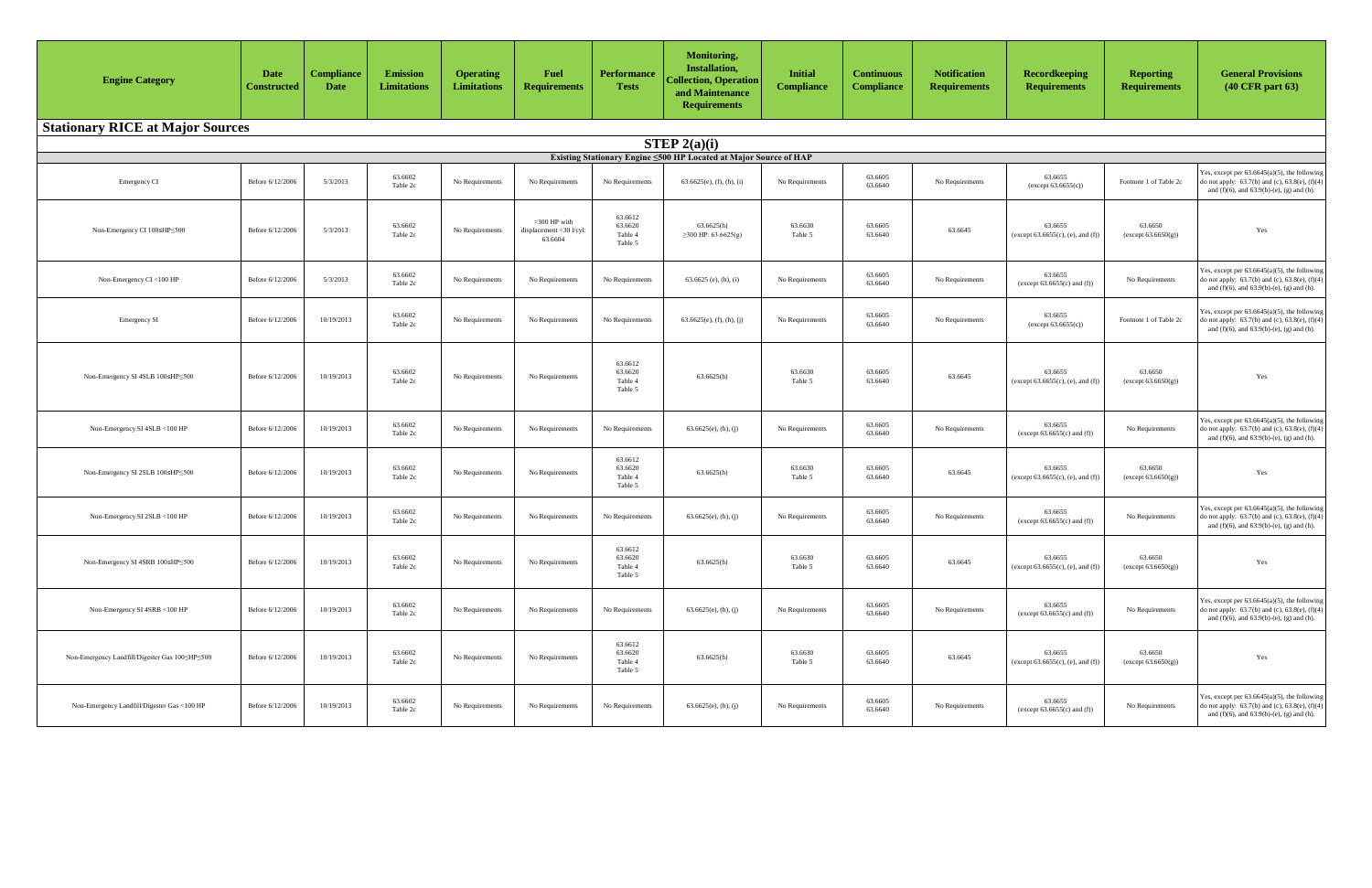| <b>Engine Category</b> | <b>Date</b><br><b>Constructed</b> | <b>Compliance</b><br><b>Date</b> | Emission<br><b>Limitations</b>                                                                   | <b>Operating</b><br><b>Limitations</b> | <b>Fuel</b><br><b>Requirements</b>   | <b>Performance</b><br><b>Tests</b>                             | <b>Monitoring,</b><br>Installation,<br><b>Collection, Operation</b><br>and Maintenance<br><b>Requirements</b> | <b>Initial</b><br><b>Compliance</b> | <b>Continuous</b><br><b>Compliance</b> | <b>Notification</b><br><b>Requirements</b> | Recordkeeping<br><b>Requirements</b>            | <b>Reporting</b><br><b>Requirements</b> | <b>General Provisions</b><br>$(40 \text{ CFR part } 63)$ |
|------------------------|-----------------------------------|----------------------------------|--------------------------------------------------------------------------------------------------|----------------------------------------|--------------------------------------|----------------------------------------------------------------|---------------------------------------------------------------------------------------------------------------|-------------------------------------|----------------------------------------|--------------------------------------------|-------------------------------------------------|-----------------------------------------|----------------------------------------------------------|
|                        |                                   |                                  | STEP $2(a)(ii)$<br>Existing Stationary Engine >500 HP Located at Major Source of HAP             |                                        |                                      |                                                                |                                                                                                               |                                     |                                        |                                            |                                                 |                                         |                                                          |
| Limited Use            | Before 12/19/2002                 |                                  | No Requirements                                                                                  |                                        |                                      |                                                                |                                                                                                               |                                     |                                        |                                            |                                                 |                                         |                                                          |
| Emergency              | Before 12/19/2002                 |                                  | These engines are subject to the requirements in 40 CFR 63.6640(f). No other requirements apply. |                                        |                                      |                                                                |                                                                                                               |                                     |                                        |                                            |                                                 |                                         |                                                          |
| Non-Emergency CI       | Before 12/19/2002                 | 5/3/2013                         | 63.6600(d)<br>Table 2c                                                                           | 63.6600(d)<br>Table 2b                 | $>300$ HP and $<30$<br>l/cyl:63.6604 | 63.6610<br>63.6615<br>63.6620<br>Table 3<br>Table 4<br>Table 5 | $63.6625(a)$ , (b), (g), (h), (k)                                                                             | 63.6630<br>Table 5                  | 63.6605<br>63.6635<br>63.6640          | 63.6645                                    | 63.6655<br>(except $63.6655(c)$ , (e), and (f)) | 63.6650<br>(except 63.6650(g))          | Yes                                                      |
| Non-Emergency SI 4SLB  | Before 12/19/2002                 | 6/15/2007                        |                                                                                                  |                                        |                                      |                                                                |                                                                                                               |                                     | No Requirements                        |                                            |                                                 |                                         |                                                          |
| Non-Emergency SI 2SLB  | Before 12/19/2002                 | 6/15/2007                        |                                                                                                  |                                        |                                      |                                                                |                                                                                                               |                                     | No Requirements                        |                                            |                                                 |                                         |                                                          |
| Non-Emergency SI 4SRB  | Before 12/19/2002                 | 6/15/2007                        | 63.6600(a)<br>Table 1a                                                                           | 63.6600(a)<br>Table 1b                 | No Requirements                      | 63.6610<br>63.6615<br>63.6620<br>Table 3<br>Table 4<br>Table 5 | $63.6625(a)$ , (b), (h), (k)                                                                                  | 63.6630<br>Table 5                  | 63.6605<br>63.6635<br>63.6640          | 63.6645                                    | 63.6655<br>(except $63.6655(c)$ , (e), and (f)) | 63.6650<br>(except 63.6650(g))          | Yes                                                      |
| Landfill/Digester Gas  | Before 12/19/2002                 |                                  |                                                                                                  |                                        |                                      |                                                                |                                                                                                               | No Requirements                     |                                        |                                            |                                                 |                                         |                                                          |

<sup>b</sup>For assistance in determining the potential to emit, please refer to http://www.epa.gov/ttn/chief/ap42/index.html or contact your EPA regional office or state permitting staff. To determine the potential to emit, you ma <sup>c</sup>Note emergency engines have to comply with the definition of an emergency stationary RICE, which includes being operated per the requirements in 40 CFR 63.6640(f).

Abbreviations: CI-Compression Ignition SI-Spark Ignition 4SLB-4 Stroke Lean Burn 2SLB-2 Stroke Lean Burn 4SRB-4 Stroke Rich Burn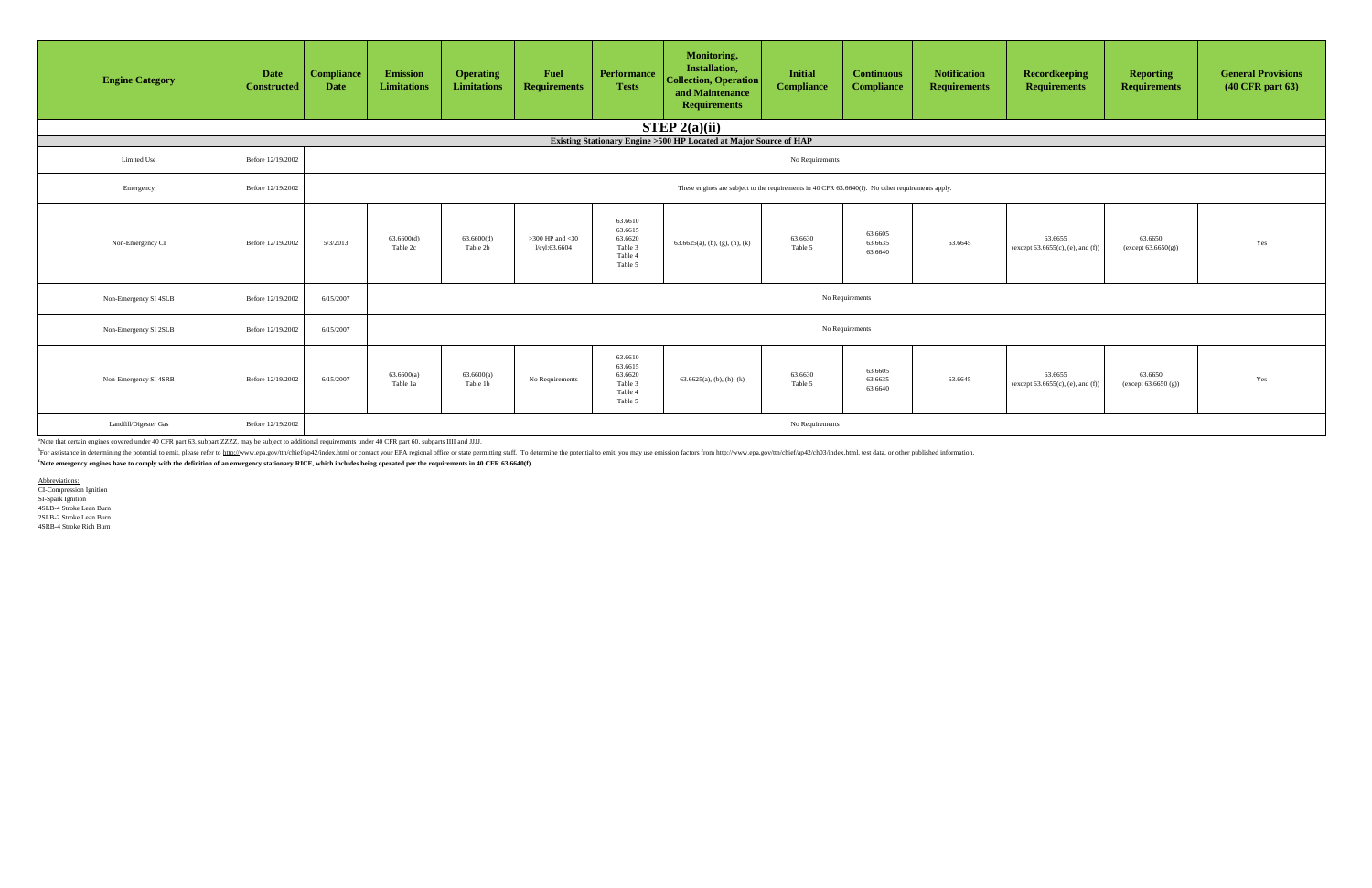| ntinuous<br>npliance          | <b>Notification</b><br><b>Requirements</b> | <b>Recordkeeping</b><br><b>Requirements</b>     | <b>Reporting</b><br><b>Requirements</b> | <b>General Provisions</b><br>(40 CFR part 63) |
|-------------------------------|--------------------------------------------|-------------------------------------------------|-----------------------------------------|-----------------------------------------------|
|                               |                                            |                                                 |                                         |                                               |
|                               |                                            |                                                 |                                         |                                               |
|                               |                                            |                                                 |                                         |                                               |
| (SI NSPS), as applicable.     |                                            |                                                 |                                         |                                               |
| (SI NSPS), as applicable.     |                                            |                                                 |                                         |                                               |
| ISPS)                         |                                            |                                                 |                                         |                                               |
| <b>SPS</b> )                  |                                            |                                                 |                                         |                                               |
|                               |                                            |                                                 |                                         |                                               |
| 63.6605<br>63.6635<br>63.6640 | 63.6645                                    | 63.6655<br>(except $63.6655(c)$ , (e), and (f)) | 63.6650<br>(except 63.6650(g))          | Yes                                           |
| 63.6605<br>63.6640            | No Requirements                            | No Requirements                                 | No Requirements                         | Yes                                           |
| <b>SPS</b> )                  |                                            |                                                 |                                         |                                               |
| (SPS)                         |                                            |                                                 |                                         |                                               |

| <b>Engine Category</b>                  | <b>Date</b><br><b>Constructed</b>                 | <b>Compliance</b><br><b>Date</b> | <b>Emission</b><br><b>Limitations</b> | <b>Operating</b><br><b>Limitations</b> | <b>Fuel</b><br><b>Requirements</b> | <b>Performance</b><br><b>Tests</b>                             | <b>Monitoring,</b><br>Installation,<br><b>Collection, Operation</b><br>and Maintenance<br><b>Requirements</b> | <b>Initial</b><br><b>Compliance</b>                           | <b>Continuous</b><br><b>Compliance</b> | <b>Notification</b><br><b>Requirements</b> |
|-----------------------------------------|---------------------------------------------------|----------------------------------|---------------------------------------|----------------------------------------|------------------------------------|----------------------------------------------------------------|---------------------------------------------------------------------------------------------------------------|---------------------------------------------------------------|----------------------------------------|--------------------------------------------|
| <b>Stationary RICE at Major Sources</b> |                                                   |                                  |                                       |                                        |                                    |                                                                |                                                                                                               |                                                               |                                        |                                            |
|                                         |                                                   |                                  |                                       |                                        |                                    | STEP $2(b)(i)$                                                 |                                                                                                               |                                                               |                                        |                                            |
|                                         |                                                   |                                  |                                       |                                        |                                    |                                                                | New & Reconstructed Stationary Engine <500 HP Located at Major Source of HAP                                  |                                                               |                                        |                                            |
| Limited Use                             | On or After<br>6/12/2006                          |                                  |                                       |                                        |                                    |                                                                | Engines are subject to 40 CFR part 60, subpart IIII (CI NSPS) or subpart JJJJ (SI NSPS), as applicable.       |                                                               |                                        |                                            |
| Emergency                               | On or After<br>6/12/2006                          |                                  |                                       |                                        |                                    |                                                                | Engines are subject to 40 CFR part 60, subpart IIII (CI NSPS) or subpart JJJJ (SI NSPS), as applicable.       |                                                               |                                        |                                            |
| Non-Emergency CI                        | On or After 6/12/06                               |                                  |                                       |                                        |                                    |                                                                |                                                                                                               | Engines are subject to 40 CFR part 60, subpart IIII (CI NSPS) |                                        |                                            |
| SI 4SLB <250 HP                         | On or After<br>6/12/2006                          |                                  |                                       |                                        |                                    |                                                                |                                                                                                               | Engines are subject to 40 CFR part 60, subpart JJJJ (SI NSPS) |                                        |                                            |
| Non-Emergency SI 4SLB ≥250 HP           | On or After<br>$6/12/2006$ and before<br>1/1/2008 |                                  |                                       |                                        |                                    |                                                                |                                                                                                               | No Requirements                                               |                                        |                                            |
| Non-Emergency SI 4SLB ≥250 HP           | Manufactured on or<br>after 1/1/2008              | <b>Upon Startup</b>              | 63.6601<br>Table 2a                   | 63.6601<br>Table 2b                    | No Requirements                    | 63.6611<br>63.6615<br>63.6620<br>Table 3<br>Table 4<br>Table 5 | $63.6625(h)$ , (k)                                                                                            | 63.6630<br>Table 5                                            | 63.6605<br>63.6635<br>63.6640          | 63.6645                                    |
| Emergency SI 4SLB $\geq$ 250 HP         | Manufactured on or<br>after 1/1/2008              | <b>Upon Startup</b>              | No Requirements                       | No Requirements                        | No Requirements                    | No Requirements                                                | $63.6625(d)$ , (h)                                                                                            | No Requirements                                               | 63.6605<br>63.6640                     | No Requirements                            |
| SI <sub>2SLB</sub>                      | On or After<br>6/12/2006                          |                                  |                                       |                                        |                                    |                                                                |                                                                                                               | Engines are subject to 40 CFR part 60, subpart JJJJ (SI NSPS) |                                        |                                            |
| SI 4SRB                                 | On or After<br>6/12/2006                          |                                  |                                       |                                        |                                    |                                                                |                                                                                                               | Engines are subject to 40 CFR part 60, subpart JJJJ (SI NSPS) |                                        |                                            |
| Landfill/Digester Gas                   | On or After<br>6/12/2006                          |                                  |                                       |                                        |                                    |                                                                |                                                                                                               | Engines are subject to 40 CFR part 60, subpart JJJJ (SI NSPS) |                                        |                                            |